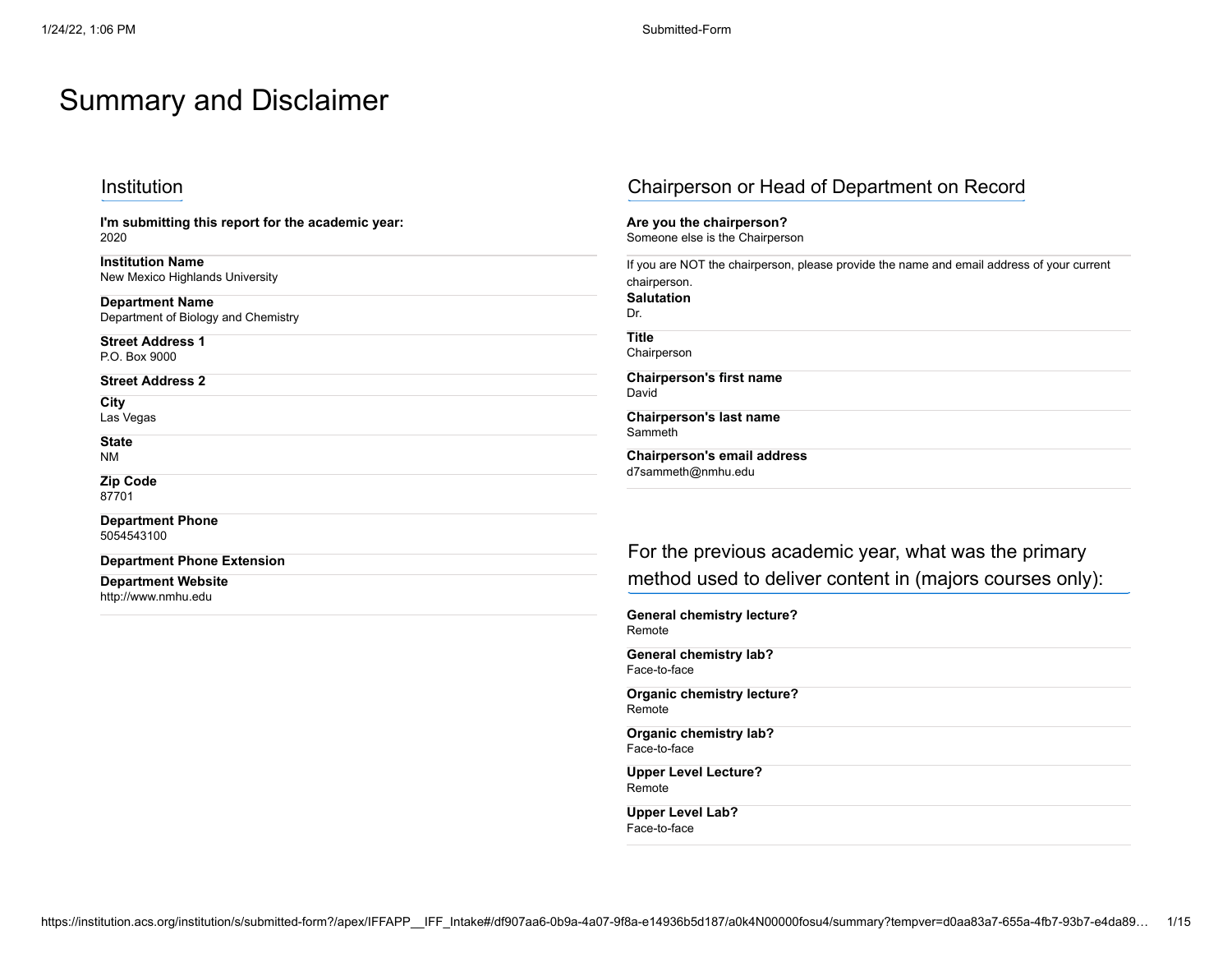### Bachelor's Degrees Awarded in Chemistry **Bachelor's Degrees Awarded in Biochemistry**

#### Certified Chemistry - Gender Identity **Certified Biochemistry - Gender Identity**

| <b>Male</b><br>⌒        | Female | Male                           | Female |
|-------------------------|--------|--------------------------------|--------|
| Non-Binary/Third Gender | Total  | <b>Non-Binary/Third Gender</b> | Total  |

| Certified Chemistry - Visa Status   |               | Certified Biochemistry - Visa Status |               |
|-------------------------------------|---------------|--------------------------------------|---------------|
| <b>Domestic/Permanent Residents</b> | International | <b>Domestic/Permanent Residents</b>  | International |

### Certified Chemistry - Domestic Students - Race & Ethnicity Certified Biochemistry - Domestic Students - Race &

| Asian American                      | <b>Black/African American</b>    | Ethnicity                      |                                  |  |
|-------------------------------------|----------------------------------|--------------------------------|----------------------------------|--|
| 0                                   |                                  | <b>Asian American</b>          | <b>Black/African American</b>    |  |
| Native American/Alaskan Native<br>0 | Pacific Islander/Native Hawaiian |                                |                                  |  |
| <b>Hispanic/Latinx</b>              | Two or more races/Ethnicity      | Native American/Alaskan Native | Pacific Islander/Native Hawaiian |  |
|                                     |                                  | <b>Hispanic/Latinx</b>         | Two or more races/Ethnicity      |  |
| <b>White Non-Hispanic</b>           | <b>Unknown</b>                   |                                |                                  |  |
|                                     |                                  | <b>White Non-Hispanic</b>      | <b>Unknown</b>                   |  |

Data not available from institution

Data not available from institution

Non-Certified Chemistry - Gender Identity Non-Certified Biochemistry - Gender Identity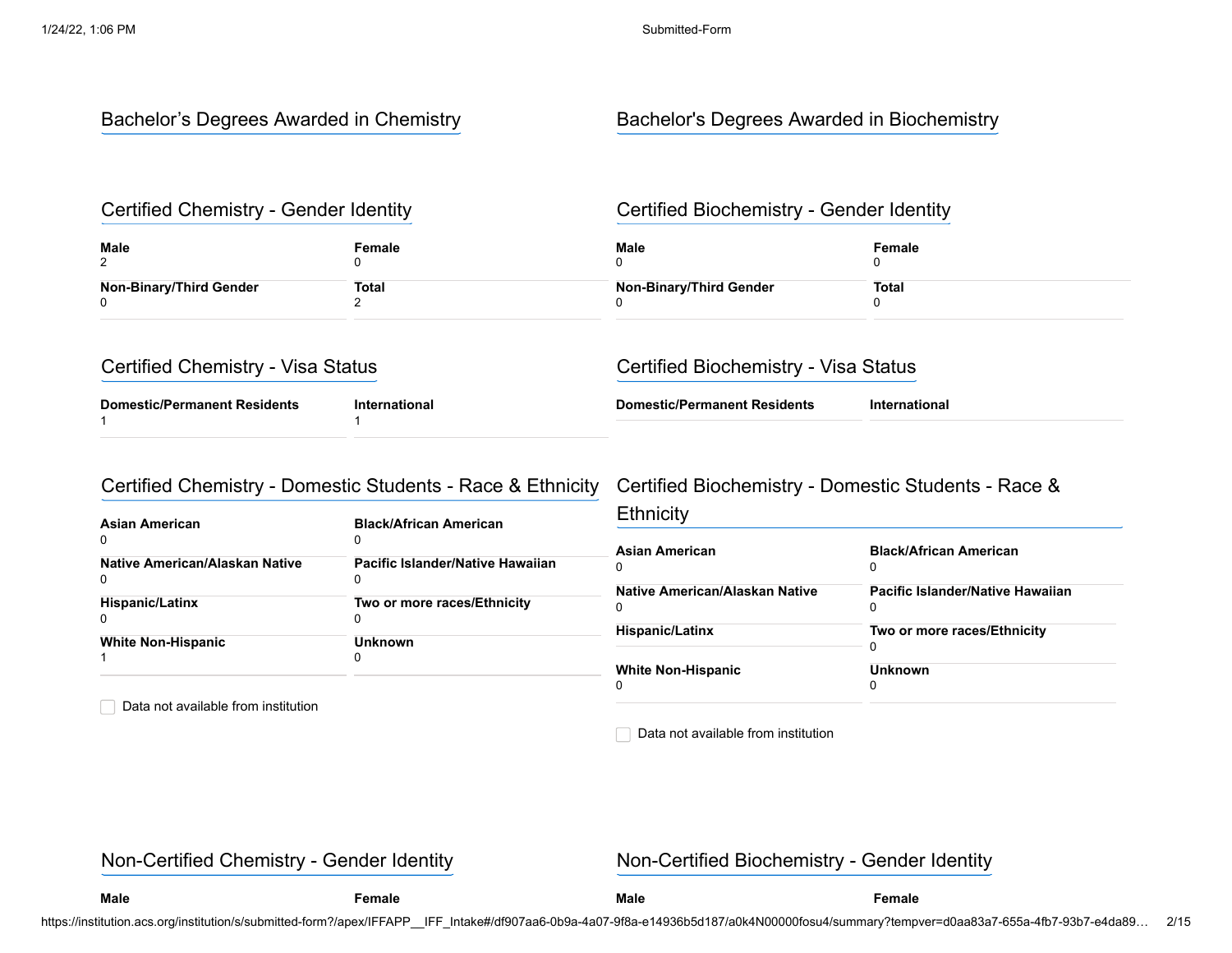| <b>Non-Binary/Third Gender</b> | Total | <b>Non-Binary/Third Gender</b> | Total |
|--------------------------------|-------|--------------------------------|-------|

| Non-Certified Chemistry - Visa Status |               | Non-Certified Biochemistry - Visa Status |               |
|---------------------------------------|---------------|------------------------------------------|---------------|
| <b>Domestic/Permanent Resident</b>    | International | <b>Domestic/Permanent Resident</b>       | International |

| Non-Certified Chemistry - Domestic Students - Race &<br>Ethnicity |                                  | Non-Certified Biochemistry - Domestic Students - Race &<br>Ethnicity |                                  |  |
|-------------------------------------------------------------------|----------------------------------|----------------------------------------------------------------------|----------------------------------|--|
| Asian American                                                    | <b>Black/African American</b>    | <b>Asian American</b>                                                | <b>Black/African American</b>    |  |
| Native American/Alaskan Native                                    | Pacific Islander/Native Hawaiian | Native American/Alaskan Native                                       | Pacific Islander/Native Hawaiian |  |
| <b>Hispanic/Latinx</b>                                            | Two or more races/Ethnicity      | <b>Hispanic/Latinx</b>                                               | Two or more races/Ethnicity      |  |
| <b>White Non-Hispanic</b>                                         | <b>Unknown</b>                   | <b>White Non-Hispanic</b>                                            | <b>Unknown</b>                   |  |

Data not available from institution

Data not available from institution

### Master's Degrees Awarded in Chemistry **Naster's Degrees Awarded in Chemistry**

**Does your department offer a Master's degree in chemistry?**

- Yes
- No

**Does your department offer a Ph.D. in chemistry?**

Yes

No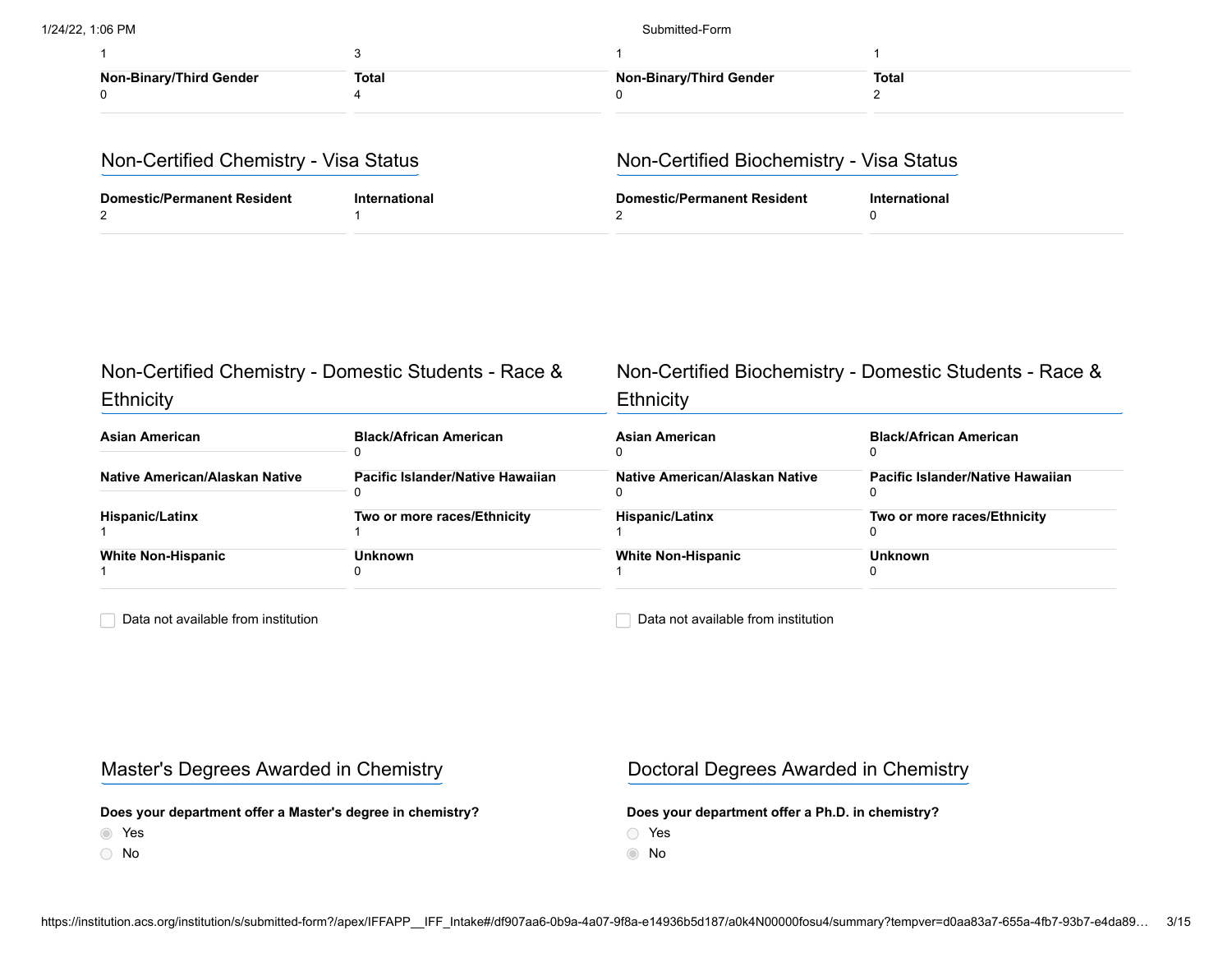## Master's Degree - Gender Identity

| Male<br>2                      | Female       |
|--------------------------------|--------------|
| <b>Non-Binary/Third Gender</b> | <b>Total</b> |
| 0                              | 2            |

## Master's Degree - Visa Status

| <b>Domestic/Permanent Resident</b> | International |
|------------------------------------|---------------|
|                                    |               |

### Master's Degree - Domestic Students - Race & Ethnicity

| <b>Asian American</b>          | <b>Black/African American</b>    |
|--------------------------------|----------------------------------|
| 0                              | 0                                |
| Native American/Alaskan Native | Pacific Islander/Native Hawaiian |
| 0                              | 0                                |
| <b>Hispanic/Latinx</b>         | Two or more races/Ethnicity      |
| 0                              | 0                                |
| <b>White Non-Hispanic</b>      | <b>Unknown</b><br>O              |

Data not available from institution

Please complete for the highest degree offered. If you do not offer a Master's or Doctoral degree in chemistry, please move to the next page.

### Full Time Chemistry Graduates - Gender Identity First Year Chemistry Graduates - Gender Identity

| Male<br>ົ               | Female | Male                           | Female       |
|-------------------------|--------|--------------------------------|--------------|
| Non-Binary/Third Gender | Total  | <b>Non-Binary/Third Gender</b> | <b>Total</b> |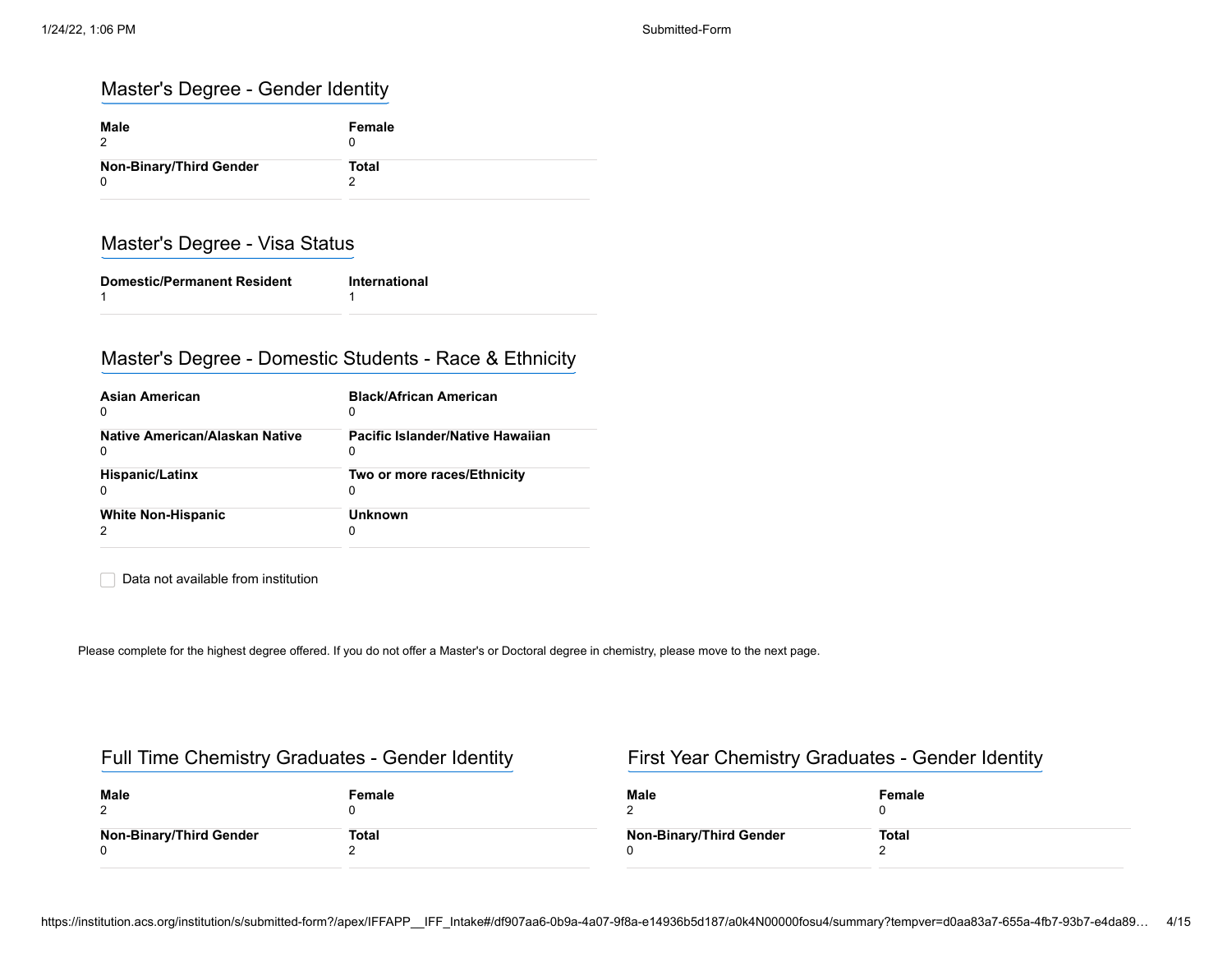### Full Time Chemistry Graduates - Visa Status First Year Chemistry Graduates - Visa Status

| <b>Domestic/Permanent Resident</b> | arnationa. | Domestic/Permanent Resident_ |  |
|------------------------------------|------------|------------------------------|--|
|                                    |            |                              |  |

# Full Time Chemistry Graduates - Domestic Students - Race & Ethnicity

| Asian American                  | <b>Black/ African American</b>    |
|---------------------------------|-----------------------------------|
| 0                               | 0                                 |
| Native American/ Alaskan Native | Pacific Islander/ Native Hawaiian |
| 0                               | 0                                 |
| <b>Hispanic/Latinx</b>          | Two or more races/ ethnicity      |
| 0                               | 0                                 |
| <b>White Non-Hispanic</b>       | <b>Unknown</b>                    |
|                                 | 0                                 |

# First Year Chemistry Graduates - Domestic Students - Race & Ethnicity

| Asian American                  | <b>Black/African American</b>     |
|---------------------------------|-----------------------------------|
| 0                               | 0                                 |
| Native American/ Alaskan Native | Pacific Islander/ Native Hawaiian |
| $\Omega$                        | 0                                 |
| <b>Hispanic/Latinx</b>          | Two or more races/ ethnicity      |
| 0                               | 0                                 |
| <b>White Non-Hispanic</b>       | Unknown                           |
|                                 | 0                                 |

Data not available from institution

Data not available from institution

Permanent Full Time: Tenured, tenure track, and instructional faculty that have a reasonable expectation of continued employment. Fully dedicated to the department. May participate in teaching, research, service, advising, curricular development, etc.

Permanent Part Time: Tenured, tenure track, and instructional faculty that are full time employees at the institution, but whose appointments are split between departments. This may include deans or other administrators whose tenure home is in the department, but only teach occasionally.

Temporary - Full Time: Typically sabbatical replacements or visiting professors. Wholly dedicated to the department, but who are not considered long term faculty members.

Temporary - Part Time: Adjuncts that teach 1-2 courses as needed. Typically are compensated per course. Do not participate in departmental activities like advising, curricular development, etc.

#### Faculty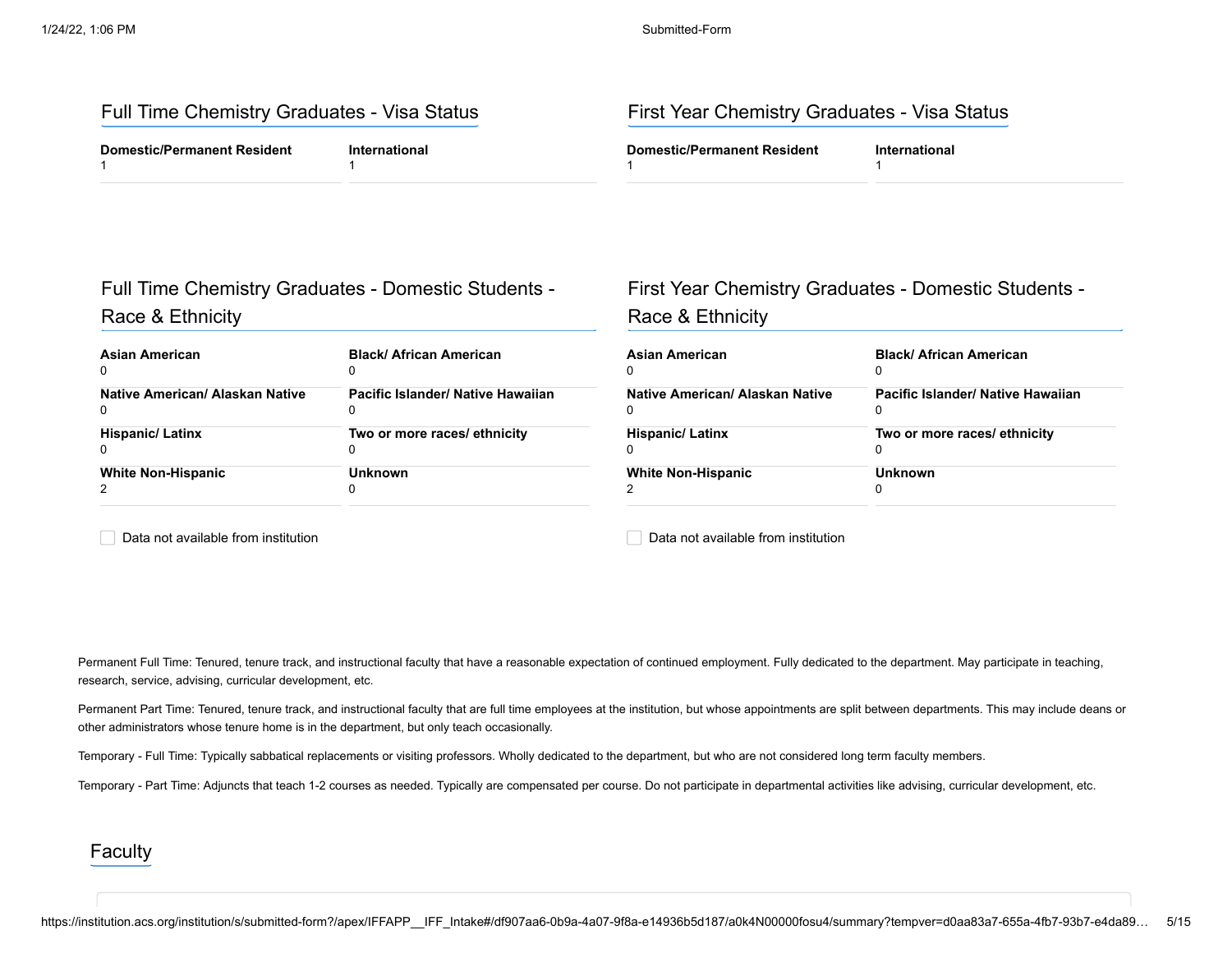1/24/22, 1:06 PM Submitted-Form

| <b>Type</b><br>Permanent - Full Time | <b>First Name</b><br>Arcadius                     | <b>Last Name</b><br>Krivoshein |
|--------------------------------------|---------------------------------------------------|--------------------------------|
| Gender<br>Male                       | <b>Faculty Rank</b><br><b>Assistant Professor</b> |                                |
| Specialization<br>Analytical         | <b>Email Address</b><br>avkrivoshein@nmhu.edu     | $\sqrt{ }$ Has Ph.D ?          |

| <b>Type</b><br>Permanent - Full Time | <b>First Name</b><br>Naveen                       | <b>Last Name</b><br>Singh |
|--------------------------------------|---------------------------------------------------|---------------------------|
| Gender<br>Male                       | <b>Faculty Rank</b><br><b>Assistant Professor</b> |                           |
| Specialization<br>Biochemistry       | <b>Email Address</b><br>navsing@iu.edu            | $\sqrt{ }$ Has Ph.D ?     |

| <b>Type</b><br>Temporary - Full Time | <b>First Name</b><br>Alan                           | <b>Last Name</b><br>Thomas |
|--------------------------------------|-----------------------------------------------------|----------------------------|
| Gender<br>Male                       | <b>Faculty Rank</b><br><b>Instructional Faculty</b> |                            |
| Specialization<br>Inorganic          | <b>Email Address</b><br>akthomas@nmhu.edu           | $\sqrt{ }$ Has Ph.D ?      |

| Type<br>Permanent - Full Time | <b>First Name</b><br>David                 | <b>Last Name</b><br>Sammeth |  |
|-------------------------------|--------------------------------------------|-----------------------------|--|
| Gender<br>Male                | <b>Faculty Rank</b><br>Professor           |                             |  |
| Specialization<br>Physical    | <b>Email Address</b><br>d7sammeth@nmhu.edu | $\sqrt{ }$ Has Ph.D ?       |  |

| Type                  | <b>First Name</b>                | <b>Last Name</b> |
|-----------------------|----------------------------------|------------------|
| Permanent - Full Time | Tatiana                          | Timofeeva        |
| Gender<br>Female      | <b>Faculty Rank</b><br>Professor |                  |

https://institution.acs.org/institution/s/submitted-form?/apex/IFFAPP\_\_IFF\_Intake#/df907aa6-0b9a-4a07-9f8a-e14936b5d187/a0k4N00000fosu4/summary?tempver=d0aa83a7-655a-4fb7-93b7-e4da89… 6/15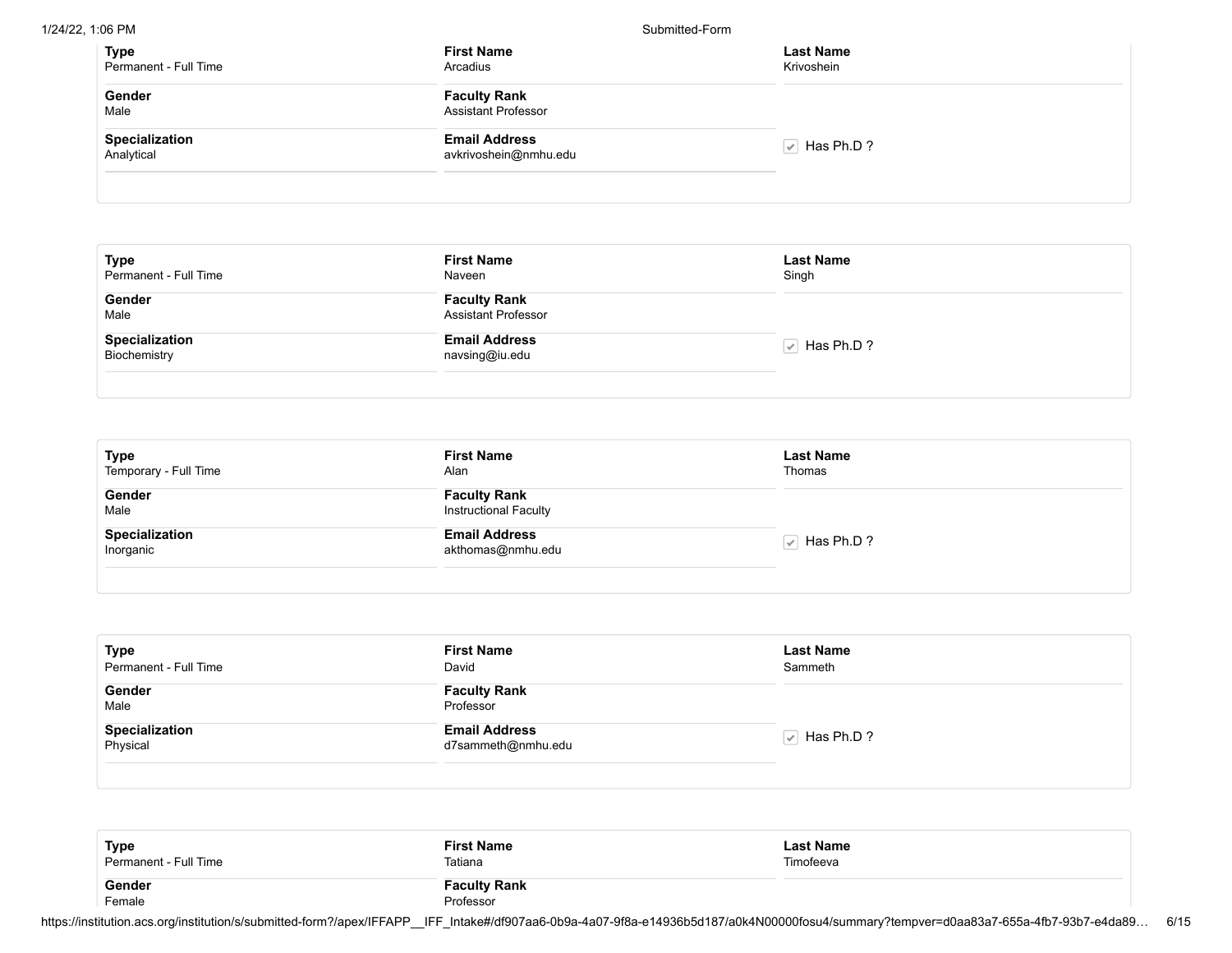| <b>Specialization</b> | Email Address        | Has Ph.D? |
|-----------------------|----------------------|-----------|
| Physical              | tvtimofeeva@nmhu.edu |           |
|                       |                      |           |

| <b>Type</b><br>Temporary - Full Time | <b>First Name</b><br>Luis Raul                    | <b>Last Name</b><br>Castaneda |  |
|--------------------------------------|---------------------------------------------------|-------------------------------|--|
| Gender<br>Male                       | <b>Faculty Rank</b><br><b>Assistant Professor</b> |                               |  |
| Specialization<br>Organic            | <b>Email Address</b><br>Ircastaneda@nmhu.edu      | Has Ph.D?                     |  |

Please see the ACS Guidelines for assistance with categorizing courses.

Please enter laboratories as separate courses, even if the lab is coupled to the lecture course. For example, for a 4 credit course that includes both lecture and lab, enter the lecture portion as CHEM123 for 3 credits (lecture), then CHEM123L for 1 credit (lab)

| <b>Course Category</b><br><b>Foundation Course</b>                | Is this course taught online?                          | $\sqrt{\phantom{a}}$ Is this a laboratory course?             |
|-------------------------------------------------------------------|--------------------------------------------------------|---------------------------------------------------------------|
| <b>Course Type</b><br><b>Analytical Chemistry</b>                 | Course Number (e.g. CHEM123)<br>CHEM4190               | <b>Course Title</b><br>ADV. SYNTHESIS & INSTRUMENTAL ANALYSIS |
| Total Number of Contact Hours per Semester -<br><b>Class</b><br>0 | Total Number of Contact Hours per Semester - Lab<br>90 | <b>Course Offered?</b><br>Yes                                 |
| <b>Course Enrollment</b>                                          |                                                        |                                                               |

| <b>Course Category</b><br><b>Foundation Course</b> | Is this course taught online? | Is this a laboratory course? |
|----------------------------------------------------|-------------------------------|------------------------------|
| <b>Course Type</b>                                 | Course Number (e.g. CHEM123)  | Course Title                 |
| Biochemistry                                       | CHEM4810                      | <b>BIOCHEM1</b>              |

https://institution.acs.org/institution/s/submitted-form?/apex/IFFAPP\_\_IFF\_Intake#/df907aa6-0b9a-4a07-9f8a-e14936b5d187/a0k4N00000fosu4/summary?tempver=d0aa83a7-655a-4fb7-93b7-e4da89… 7/15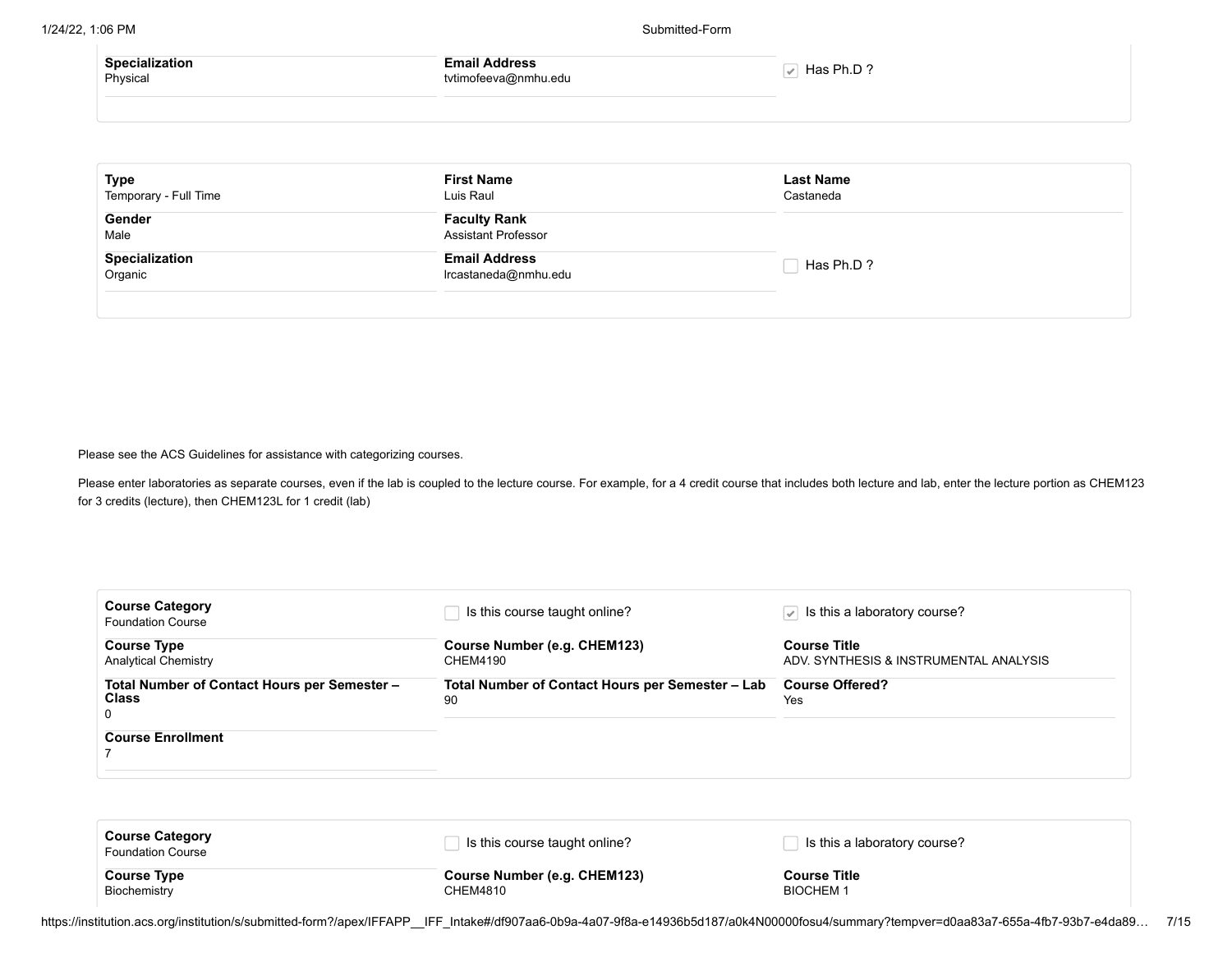| Total Number of Contact Hours per Semester -<br><b>Class</b><br>45 | Total Number of Contact Hours per Semester - Lab Course Offered? | Yes |
|--------------------------------------------------------------------|------------------------------------------------------------------|-----|
| <b>Course Enrollment</b>                                           |                                                                  |     |

| <b>Course Category</b><br><b>Foundation Course</b>                 | Is this course taught online?                         | Is this a laboratory course?            |
|--------------------------------------------------------------------|-------------------------------------------------------|-----------------------------------------|
| <b>Course Type</b><br>Biochemistry                                 | Course Number (e.g. CHEM123)<br>CHEM4820              | <b>Course Title</b><br><b>BIOCHEM 2</b> |
| Total Number of Contact Hours per Semester -<br><b>Class</b><br>45 | Total Number of Contact Hours per Semester - Lab<br>0 | <b>Course Offered?</b><br>Yes           |
| <b>Course Enrollment</b>                                           |                                                       |                                         |

| <b>Course Category</b><br><b>Foundation Course</b>                 | Is this course taught online?                         | Is this a laboratory course?             |
|--------------------------------------------------------------------|-------------------------------------------------------|------------------------------------------|
| <b>Course Type</b><br><b>Analytical Chemistry</b>                  | Course Number (e.g. CHEM123)<br><b>CHEM 1215</b>      | <b>Course Title</b><br><b>GEN CHEM 1</b> |
| Total Number of Contact Hours per Semester -<br><b>Class</b><br>45 | Total Number of Contact Hours per Semester - Lab<br>0 | <b>Course Offered?</b><br>Yes            |
| <b>Course Enrollment</b><br>73                                     |                                                       |                                          |

| <b>Course Category</b><br><b>Foundation Course</b>                 | Is this course taught online?                         | Is this a laboratory course?              |
|--------------------------------------------------------------------|-------------------------------------------------------|-------------------------------------------|
| <b>Course Type</b><br>Inorganic Chemistry                          | Course Number (e.g. CHEM123)<br><b>CHEM4610</b>       | <b>Course Title</b><br><b>INORGANIC 1</b> |
| Total Number of Contact Hours per Semester -<br><b>Class</b><br>45 | Total Number of Contact Hours per Semester - Lab<br>0 | <b>Course Offered?</b><br><b>Yes</b>      |
| <b>Course Enrollment</b><br>10                                     |                                                       |                                           |

**Course Category**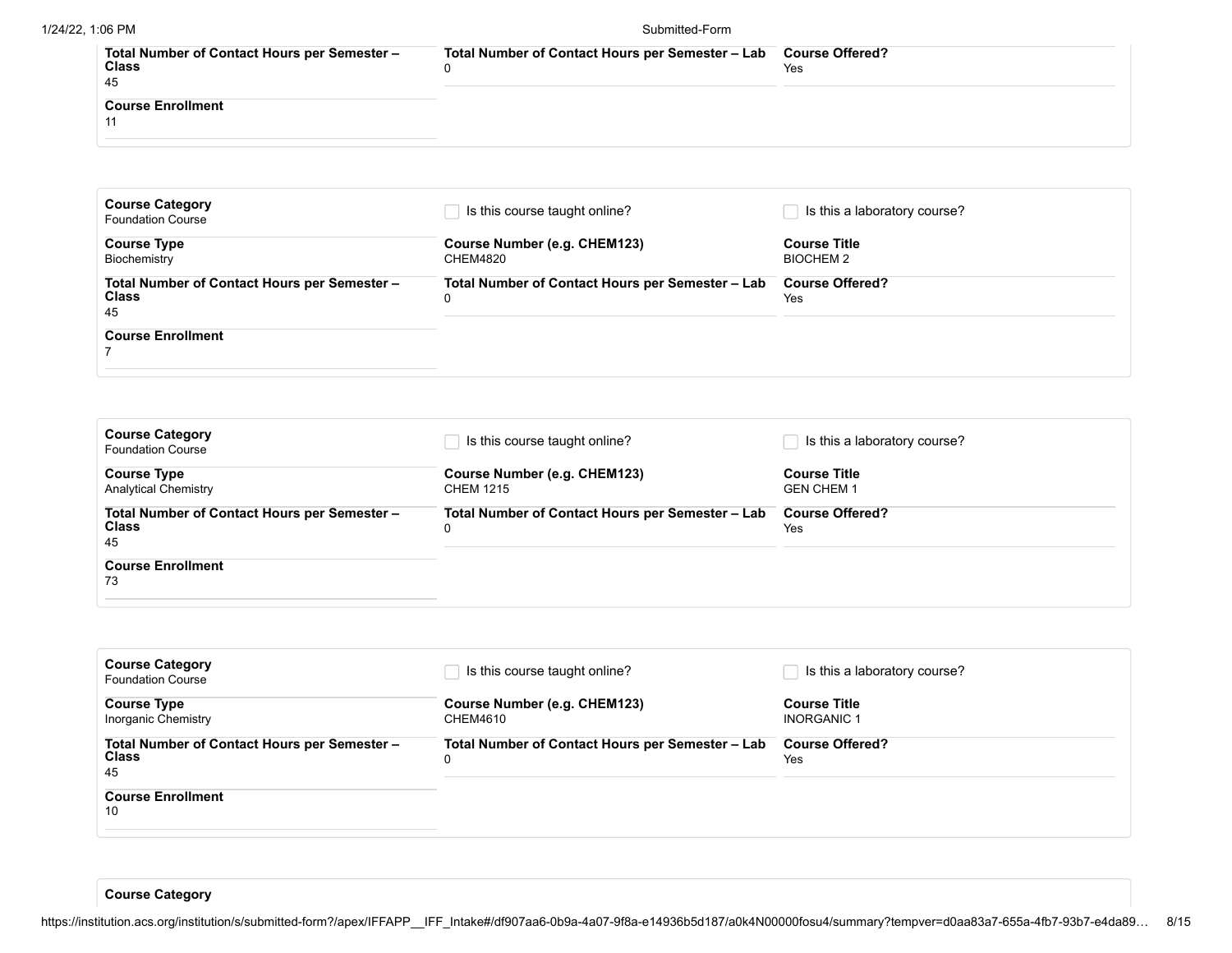#### 1/24/22, 1:06 PM Submitted-Form

| <b>Foundation Course</b>                     | Is this course taught online?                    | Is this a laboratory course? |
|----------------------------------------------|--------------------------------------------------|------------------------------|
| <b>Course Type</b>                           | Course Number (e.g. CHEM123)                     | <b>Course Title</b>          |
| <b>Analytical Chemistry</b>                  | <b>CHEM 1225</b>                                 | <b>GEN CHEM 2</b>            |
| Total Number of Contact Hours per Semester - | Total Number of Contact Hours per Semester - Lab | <b>Course Offered?</b>       |
| <b>Class</b><br>45                           | 0                                                | Yes                          |
| <b>Course Enrollment</b>                     |                                                  |                              |
| 41                                           |                                                  |                              |

| <b>Course Category</b><br><b>Foundation Course</b>                           | Is this course taught online?                          | $\sqrt{\phantom{a}}$ Is this a laboratory course? |
|------------------------------------------------------------------------------|--------------------------------------------------------|---------------------------------------------------|
| <b>Course Type</b><br><b>Analytical Chemistry</b>                            | Course Number (e.g. CHEM123)<br><b>CHEM 1215L</b>      | <b>Course Title</b><br><b>GEN CHEM 1 LAB</b>      |
| Total Number of Contact Hours per Semester -<br><b>Class</b><br>$\mathbf{0}$ | Total Number of Contact Hours per Semester - Lab<br>60 | <b>Course Offered?</b><br>Yes                     |
| <b>Course Enrollment</b><br>59                                               |                                                        |                                                   |

| <b>Course Category</b><br><b>Foundation Course</b> | Is this course taught online?                    | $\sqrt{\phantom{a}}$ Is this a laboratory course? |
|----------------------------------------------------|--------------------------------------------------|---------------------------------------------------|
| <b>Course Type</b>                                 | Course Number (e.g. CHEM123)                     | <b>Course Title</b>                               |
| <b>Analytical Chemistry</b>                        | CHEM1225L                                        | <b>GEN CHEM 2 LAB</b>                             |
| Total Number of Contact Hours per Semester -       | Total Number of Contact Hours per Semester - Lab | <b>Course Offered?</b>                            |
| <b>Class</b>                                       | 60                                               | Yes                                               |
| <b>Course Enrollment</b><br>48                     |                                                  |                                                   |

| <b>Course Category</b><br><b>Foundation Course</b>                 | Is this course taught online?                         | Is this a laboratory course?              |
|--------------------------------------------------------------------|-------------------------------------------------------|-------------------------------------------|
| <b>Course Type</b><br>Inorganic Chemistry                          | Course Number (e.g. CHEM123)<br>CHEM4620              | <b>Course Title</b><br><b>INORGANIC 2</b> |
| Total Number of Contact Hours per Semester -<br><b>Class</b><br>45 | Total Number of Contact Hours per Semester - Lab<br>0 | <b>Course Offered?</b><br>No              |
| <b>Course Enrollment</b>                                           |                                                       |                                           |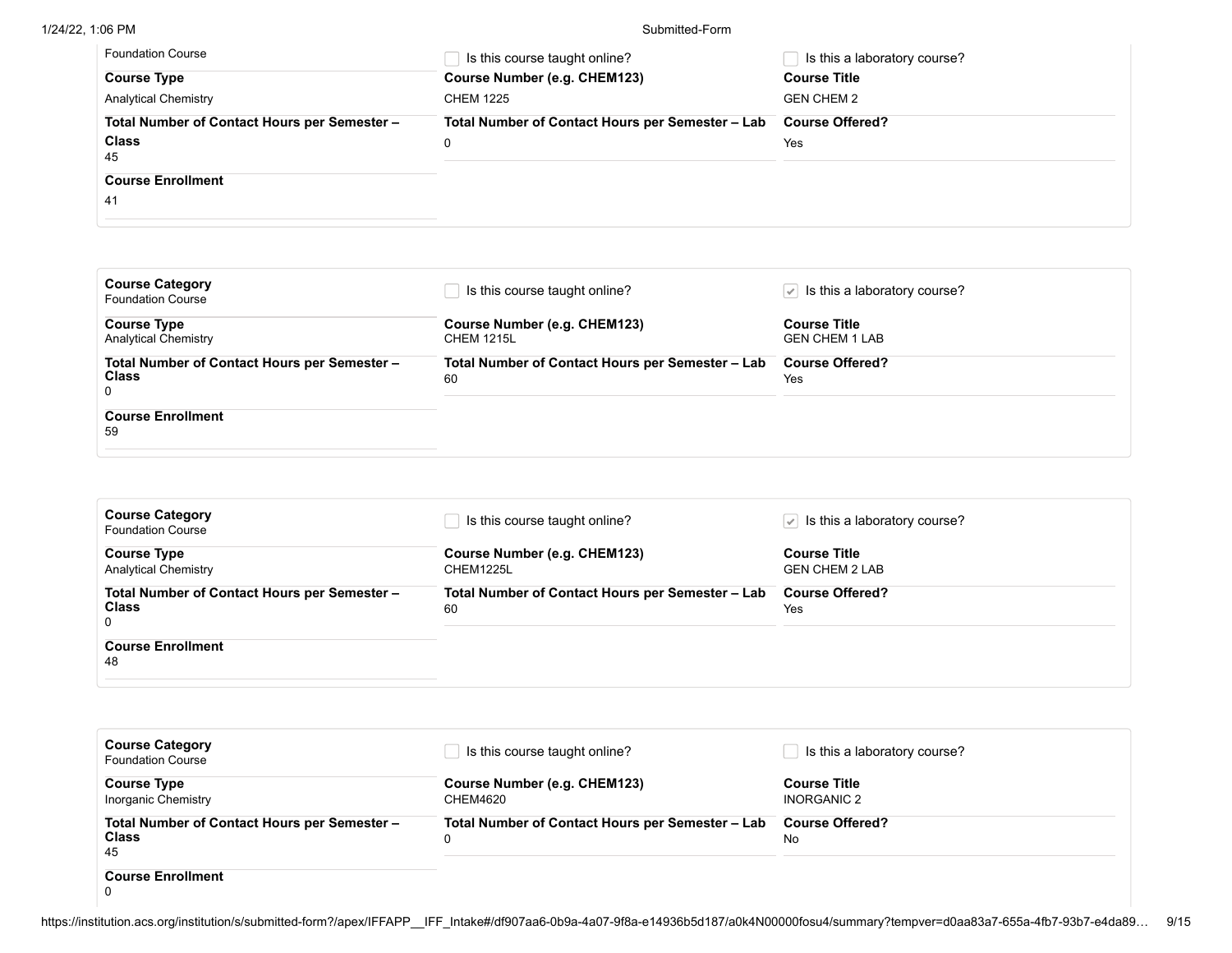| <b>Course Category</b><br><b>Foundation Course</b>                                            | Is this course taught online?                          | Is this a laboratory course?<br>$\mathcal{L}$ |
|-----------------------------------------------------------------------------------------------|--------------------------------------------------------|-----------------------------------------------|
| <b>Course Type</b><br><b>Analytical Chemistry</b>                                             | Course Number (e.g. CHEM123)<br>CHEM3220L              | <b>Course Title</b><br>Instrumental Analysis  |
| Total Number of Contact Hours per Semester -<br><b>Class</b><br>0<br><b>Course Enrollment</b> | Total Number of Contact Hours per Semester - Lab<br>45 | <b>Course Offered?</b><br>Yes                 |
|                                                                                               |                                                        |                                               |

| <b>Course Category</b><br><b>Foundation Course</b>                 | Is this course taught online?                         | Is this a laboratory course?                 |
|--------------------------------------------------------------------|-------------------------------------------------------|----------------------------------------------|
| <b>Course Type</b><br><b>Analytical Chemistry</b>                  | Course Number (e.g. CHEM123)<br>CHEM3220              | <b>Course Title</b><br>INSTRUMENTAL ANALYSIS |
| Total Number of Contact Hours per Semester -<br><b>Class</b><br>45 | Total Number of Contact Hours per Semester - Lab<br>0 | <b>Course Offered?</b><br>Yes                |
| <b>Course Enrollment</b>                                           |                                                       |                                              |

| <b>Course Category</b><br><b>Foundation Course</b>                 | Is this course taught online?                         | Is this a laboratory course?                      |
|--------------------------------------------------------------------|-------------------------------------------------------|---------------------------------------------------|
| <b>Course Type</b><br><b>Organic Chemistry</b>                     | Course Number (e.g. CHEM123)<br>CHEM 3410             | <b>Course Title</b><br><b>ORGANIC CHEMISTRY 1</b> |
| Total Number of Contact Hours per Semester -<br><b>Class</b><br>45 | Total Number of Contact Hours per Semester - Lab<br>0 | <b>Course Offered?</b><br>Yes                     |
| <b>Course Enrollment</b><br>30                                     |                                                       |                                                   |

| <b>Course Category</b><br><b>Foundation Course</b>           | Is this course taught online?                    | Is this a laboratory course?               |
|--------------------------------------------------------------|--------------------------------------------------|--------------------------------------------|
| <b>Course Type</b><br><b>Organic Chemistry</b>               | Course Number (e.g. CHEM123)<br><b>CHEM3420</b>  | <b>Course Title</b><br>ORGANIC CHEMISTRY 2 |
| Total Number of Contact Hours per Semester -<br><b>Class</b> | Total Number of Contact Hours per Semester - Lab | <b>Course Offered?</b><br>Yes              |

https://institution.acs.org/institution/s/submitted-form?/apex/IFFAPP\_\_IFF\_Intake#/df907aa6-0b9a-4a07-9f8a-e14936b5d187/a0k4N00000fosu4/summary?tempver=d0aa83a7-655a-4fb7-93b7-e4da8… 10/15 45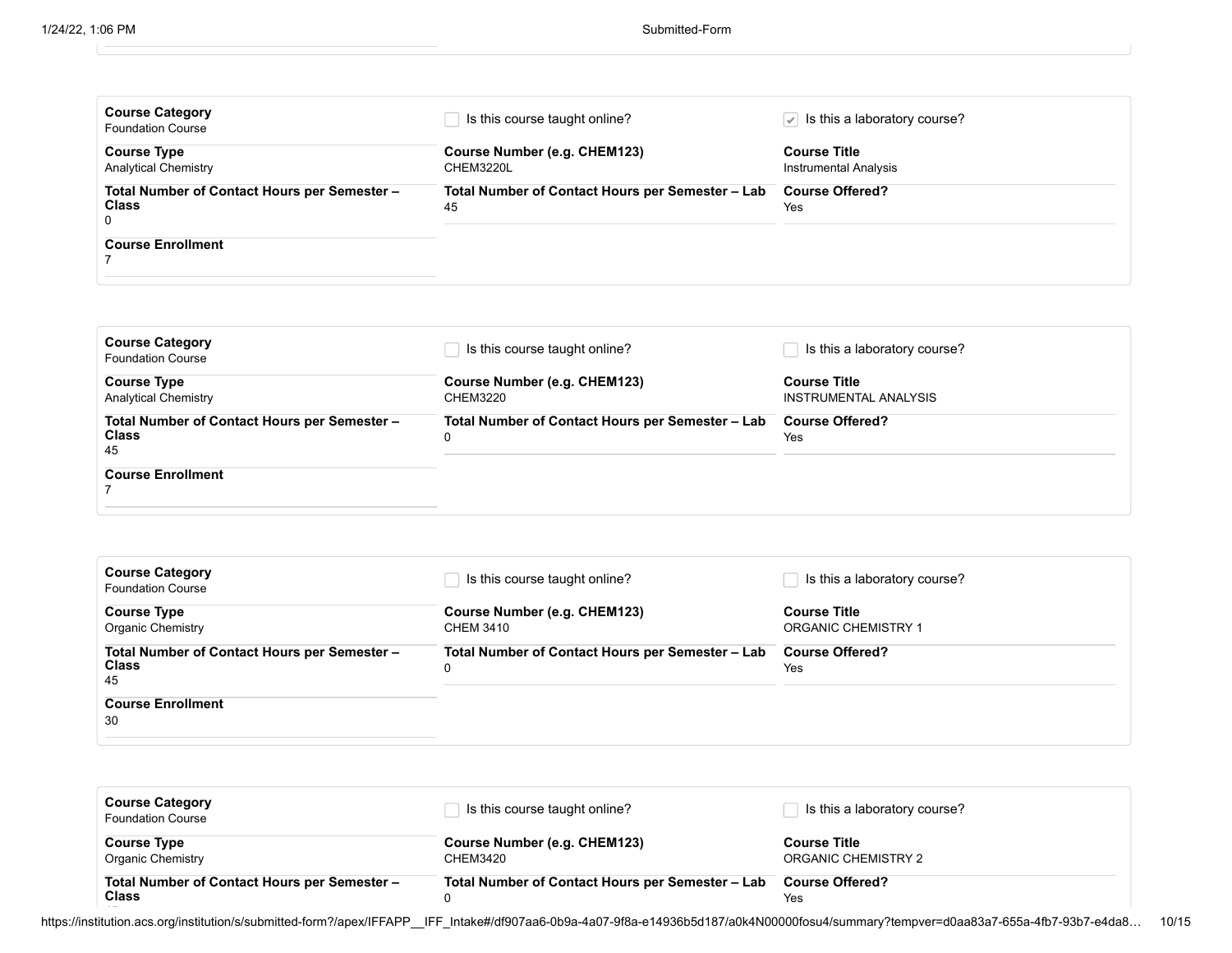| 1/24/22, 1:06 PM |                                | Submitted-Form |  |
|------------------|--------------------------------|----------------|--|
|                  | 45                             |                |  |
|                  | <b>Course Enrollment</b><br>21 |                |  |
|                  |                                |                |  |

| <b>Course Category</b><br><b>Foundation Course</b>           | Is this course taught online?                          | $\sqrt{\phantom{a}}$ Is this a laboratory course? |
|--------------------------------------------------------------|--------------------------------------------------------|---------------------------------------------------|
| <b>Course Type</b>                                           | Course Number (e.g. CHEM123)                           | <b>Course Title</b>                               |
| <b>Organic Chemistry</b>                                     | CHE3420L                                               | Organic 2 Lab                                     |
| Total Number of Contact Hours per Semester -<br><b>Class</b> | Total Number of Contact Hours per Semester - Lab<br>45 | <b>Course Offered?</b><br>Yes                     |
| 0                                                            |                                                        |                                                   |
| <b>Course Enrollment</b>                                     |                                                        |                                                   |
| 21                                                           |                                                        |                                                   |

| <b>Course Category</b><br><b>Foundation Course</b>                | Is this course taught online?                          | $\sqrt{ }$ is this a laboratory course? |
|-------------------------------------------------------------------|--------------------------------------------------------|-----------------------------------------|
| <b>Course Type</b><br>Organic Chemistry                           | Course Number (e.g. CHEM123)<br>CHEM3410L              | <b>Course Title</b><br>Organic Lab      |
| Total Number of Contact Hours per Semester -<br><b>Class</b><br>0 | Total Number of Contact Hours per Semester - Lab<br>45 | <b>Course Offered?</b><br>Yes           |
| <b>Course Enrollment</b><br>30                                    |                                                        |                                         |

| <b>Course Category</b><br><b>Foundation Course</b>                                                                                                  | Is this course taught online?                                                                 | Is this a laboratory course?                                                         |
|-----------------------------------------------------------------------------------------------------------------------------------------------------|-----------------------------------------------------------------------------------------------|--------------------------------------------------------------------------------------|
| <b>Course Type</b><br><b>Analytical Chemistry</b><br>Total Number of Contact Hours per Semester -<br><b>Class</b><br>45<br><b>Course Enrollment</b> | Course Number (e.g. CHEM123)<br>3210<br>Total Number of Contact Hours per Semester - Lab<br>0 | <b>Course Title</b><br><b>Quantitative Analysis</b><br><b>Course Offered?</b><br>Yes |
| 4<br><b>Course Category</b>                                                                                                                         | le this course tought opline?                                                                 | Le thie a laboratory course?                                                         |

Foundation Course **Course Type Course Course Course Number** (e.g. CHEM123) **Course Course Course Title** 

https://institution.acs.org/institution/s/submitted-form?/apex/IFFAPP\_\_IFF\_Intake#/df907aa6-0b9a-4a07-9f8a-e14936b5d187/a0k4N00000fosu4/summary?tempver=d0aa83a7-655a-4fb7-93b7-e4da89... 11/15

□ Is this course taught online? In this a laboratory course?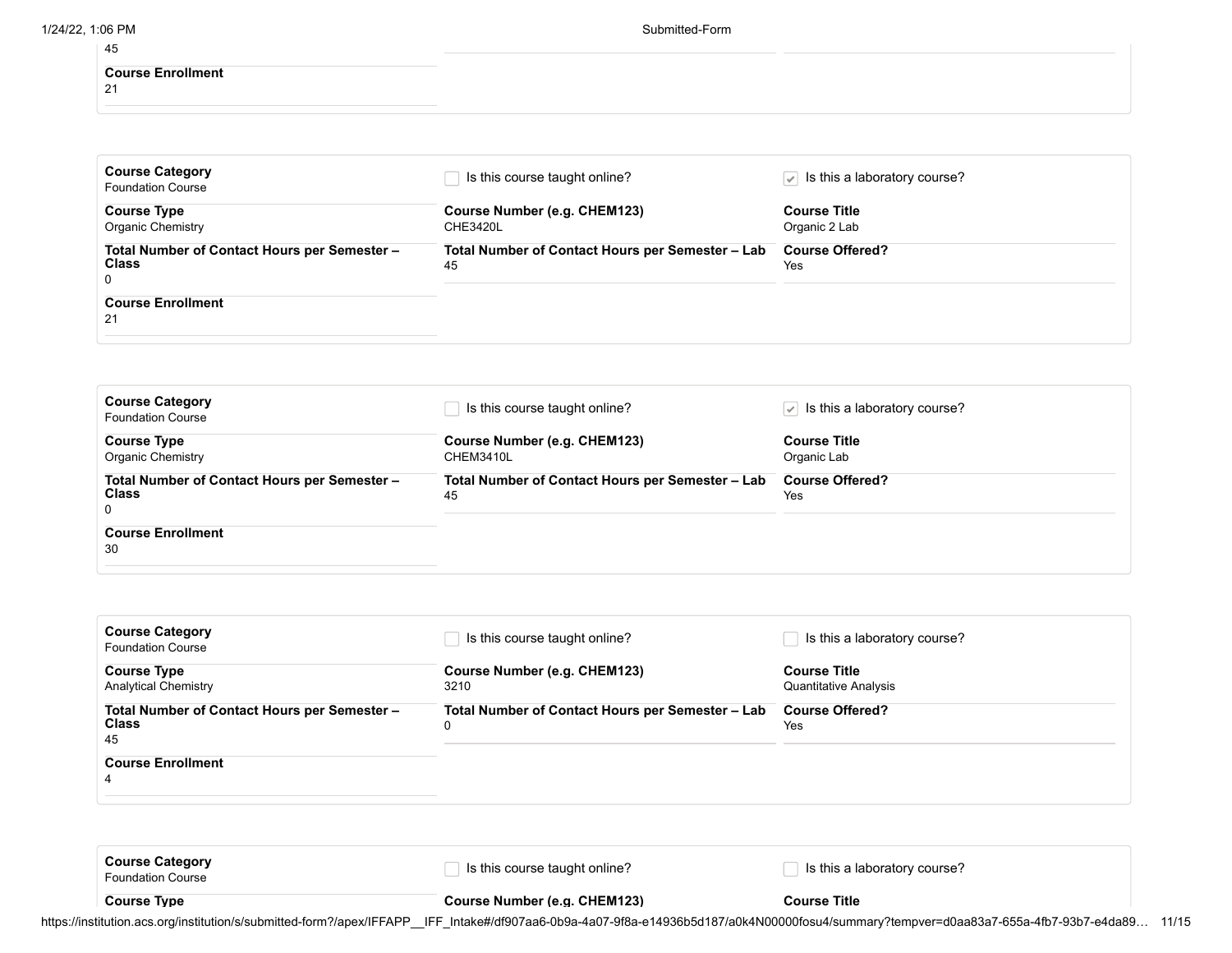1/24/22, 1:06 PM Submitted-Form

| .                                                                                                   |                                                       |                               |
|-----------------------------------------------------------------------------------------------------|-------------------------------------------------------|-------------------------------|
| . .<br><b>Physical Chemistry</b>                                                                    | $\tilde{\phantom{a}}$<br><b>CHEM3710</b>              | PHYSICAL CHEM 1               |
| Total Number of Contact Hours per Semester -<br><b>Class</b><br>45<br><b>Course Enrollment</b><br>o | Total Number of Contact Hours per Semester - Lab<br>0 | <b>Course Offered?</b><br>Yes |
|                                                                                                     |                                                       |                               |

| <b>Course Category</b><br><b>Foundation Course</b>                 | Is this course taught online?                    | Is this a laboratory course?           |
|--------------------------------------------------------------------|--------------------------------------------------|----------------------------------------|
| <b>Course Type</b><br><b>Physical Chemistry</b>                    | Course Number (e.g. CHEM123)<br><b>CHEM3720</b>  | <b>Course Title</b><br>PHYSICAL CHEM 2 |
| Total Number of Contact Hours per Semester -<br><b>Class</b><br>45 | Total Number of Contact Hours per Semester - Lab | <b>Course Offered?</b><br>No           |
| <b>Course Enrollment</b><br>0                                      |                                                  |                                        |

| <b>Course Category</b><br><b>Foundation Course</b>                | Is this course taught online?                          | $\sqrt{\phantom{a}}$ Is this a laboratory course? |
|-------------------------------------------------------------------|--------------------------------------------------------|---------------------------------------------------|
| <b>Course Type</b><br><b>Physical Chemistry</b>                   | Course Number (e.g. CHEM123)<br>CHEM3170               | <b>Course Title</b><br>PHYSICAL CHEM LAB 1        |
| Total Number of Contact Hours per Semester -<br><b>Class</b><br>0 | Total Number of Contact Hours per Semester - Lab<br>90 | <b>Course Offered?</b><br>Yes                     |
| <b>Course Enrollment</b><br>8                                     |                                                        |                                                   |

| <b>Course Category</b><br><b>Foundation Course</b>           | Is this course taught online?                    | $\sqrt{ }$ is this a laboratory course? |
|--------------------------------------------------------------|--------------------------------------------------|-----------------------------------------|
| <b>Course Type</b>                                           | Course Number (e.g. CHEM123)                     | <b>Course Title</b>                     |
| <b>Analytical Chemistry</b>                                  | CHEM3210L                                        | <b>Quantitative Analysis</b>            |
| Total Number of Contact Hours per Semester -<br><b>Class</b> | Total Number of Contact Hours per Semester - Lab | <b>Course Offered?</b><br>Yes           |
| $\Omega$                                                     | 45                                               |                                         |
| <b>Course Enrollment</b>                                     |                                                  |                                         |
| 4                                                            |                                                  |                                         |
|                                                              |                                                  |                                         |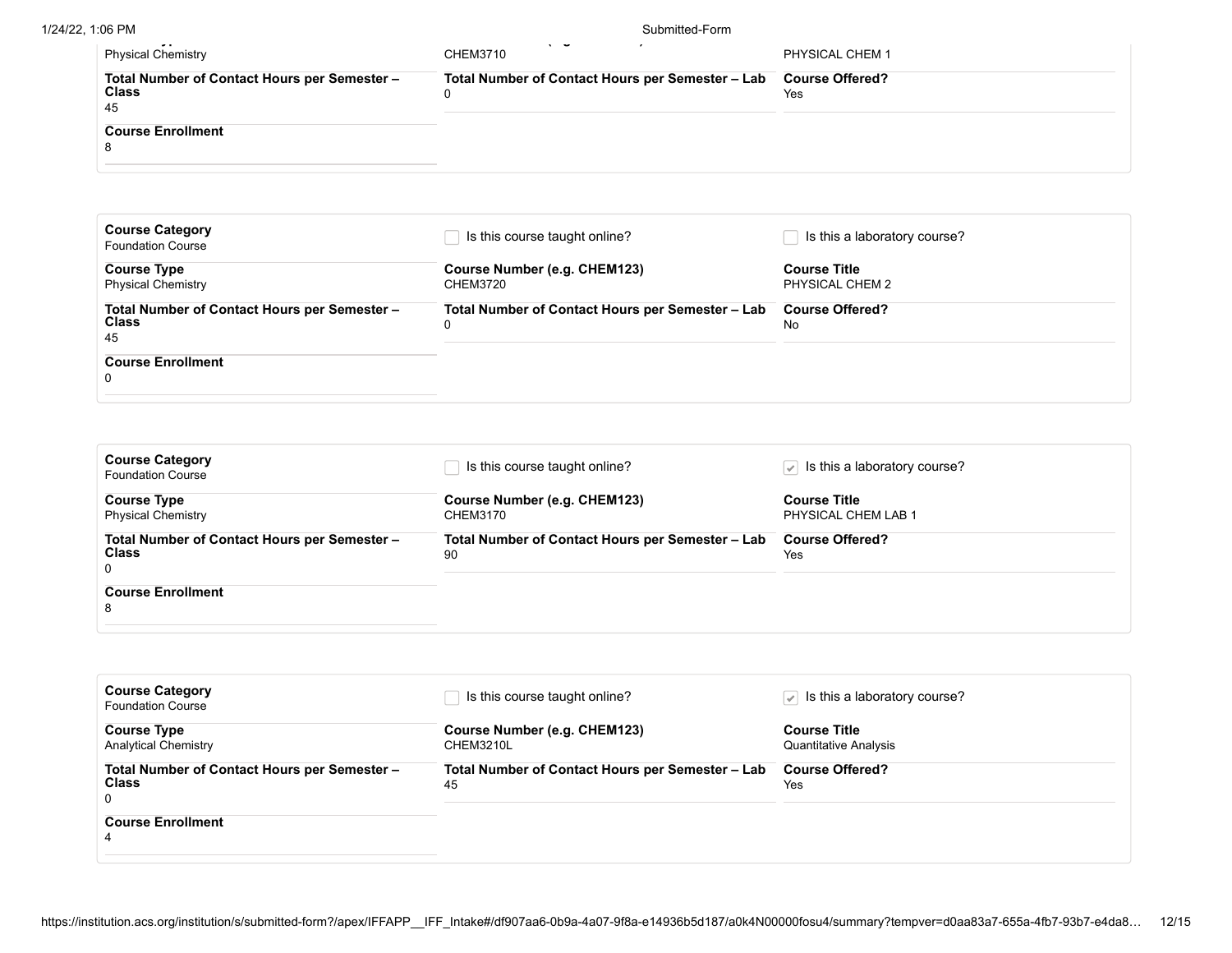Please see the ACS Guidelines for assistance with categorizing courses.

Please enter laboratories as separate courses, even if the lab is coupled to the lecture course. For example, for a 4 credit course that includes both lecture and lab, enter the lecture portion as CHEM123 for 3 credits (lecture), then CHEM123L for 1 credit (lab)

| <b>Course Category</b><br>In-Depth Course and Research                                              | Is this a laboratory course?                          | Is this course taught online?         |
|-----------------------------------------------------------------------------------------------------|-------------------------------------------------------|---------------------------------------|
| <b>Course Type</b><br>In-Depth                                                                      | Course Number (e.g. CHEM123)<br>4820                  | <b>Course Title</b><br>Biochemistry 2 |
| Total Number of Contact Hours per Semester -<br><b>Class</b><br>45<br><b>Course Enrollment</b><br>6 | Total Number of Contact Hours per Semester - Lab<br>0 | <b>Course Offered</b><br>Yes          |
|                                                                                                     |                                                       |                                       |

| <b>Course Category</b><br>In-Depth Course and Research             | Is this a laboratory course?                     | Is this course taught online?                   |
|--------------------------------------------------------------------|--------------------------------------------------|-------------------------------------------------|
| <b>Course Type</b><br>In-Depth                                     | Course Number (e.g. CHEM123)<br>4730             | <b>Course Title</b><br><b>Chemical Kinetics</b> |
| Total Number of Contact Hours per Semester -<br><b>Class</b><br>45 | Total Number of Contact Hours per Semester - Lab | <b>Course Offered</b><br>No                     |
| <b>Course Enrollment</b><br>0                                      |                                                  |                                                 |

| <b>Course Category</b><br>In-Depth Course and Research      | $ \mathcal{Q} $ is this a laboratory course?     | Is this course taught online?               |
|-------------------------------------------------------------|--------------------------------------------------|---------------------------------------------|
| <b>Course Type</b><br>Research                              | Course Number (e.g. CHEM123)<br>4990             | <b>Course Title</b><br>Independent Research |
| Total Number of Contact Hours per Semester -<br>Class<br>15 | Total Number of Contact Hours per Semester - Lab | <b>Course Offered</b><br>Yes                |
| <b>Course Enrollment</b><br>6                               |                                                  |                                             |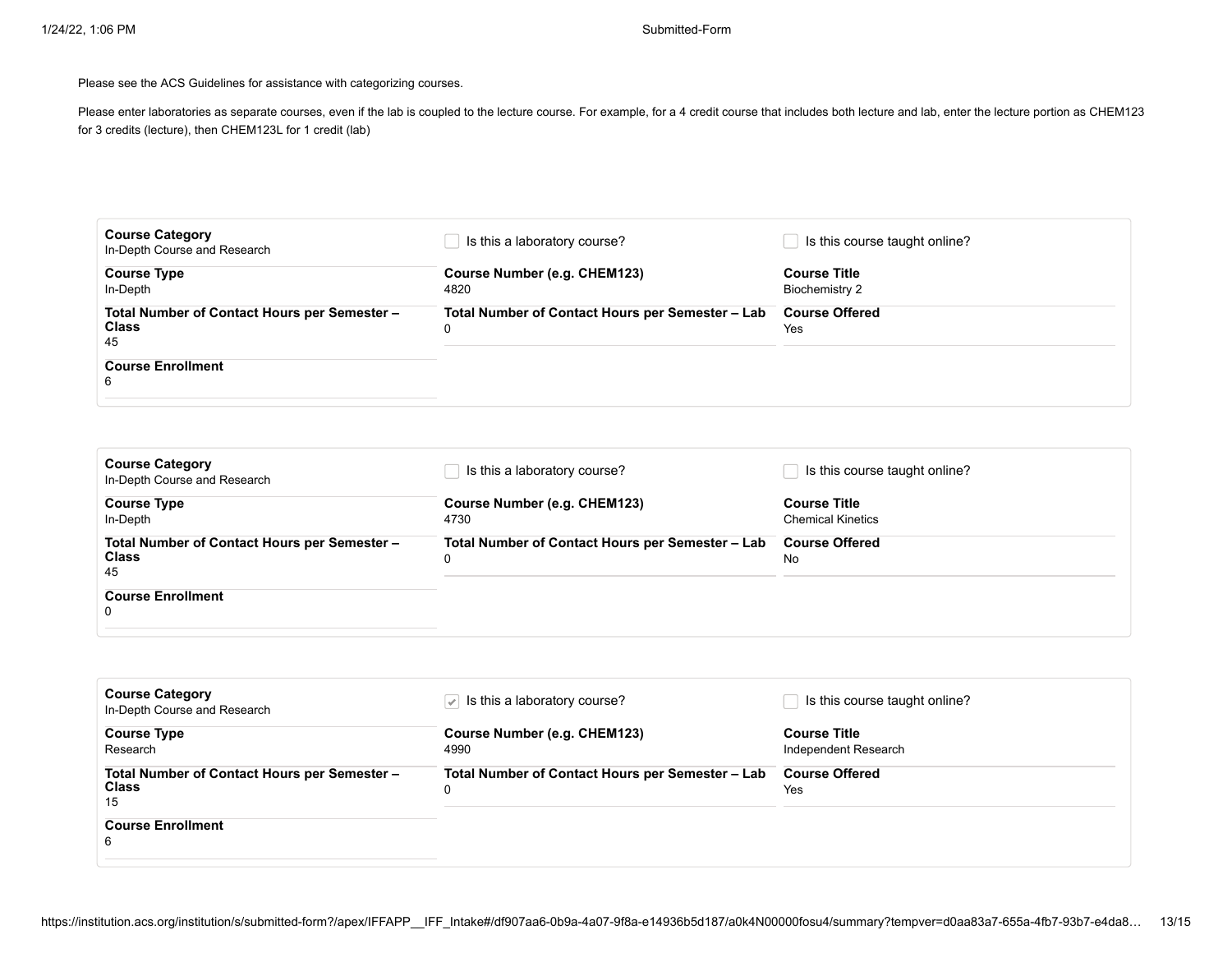| <b>Course Category</b><br>In-Depth Course and Research             | Is this a laboratory course?                          | Is this course taught online? |
|--------------------------------------------------------------------|-------------------------------------------------------|-------------------------------|
| <b>Course Type</b>                                                 | Course Number (e.g. CHEM123)                          | <b>Course Title</b>           |
| In-Depth                                                           | 4620                                                  | Inorganic Chemistry 2         |
| Total Number of Contact Hours per Semester -<br><b>Class</b><br>15 | Total Number of Contact Hours per Semester - Lab<br>0 | <b>Course Offered</b><br>No   |
| <b>Course Enrollment</b><br>0                                      |                                                       |                               |

| <b>Course Category</b><br>In-Depth Course and Research             | Is this a laboratory course?                          | Is this course taught online?                     |
|--------------------------------------------------------------------|-------------------------------------------------------|---------------------------------------------------|
| <b>Course Type</b><br>In-Depth                                     | Course Number (e.g. CHEM123)<br>4410                  | <b>Course Title</b><br><b>Reaction Mechanisms</b> |
| Total Number of Contact Hours per Semester -<br><b>Class</b><br>45 | Total Number of Contact Hours per Semester - Lab<br>0 | <b>Course Offered</b><br>Yes                      |
| <b>Course Enrollment</b><br>3                                      |                                                       |                                                   |

| <b>Course Category</b><br>In-Depth Course and Research             | Is this a laboratory course?                          | Is this course taught online?                     |
|--------------------------------------------------------------------|-------------------------------------------------------|---------------------------------------------------|
| <b>Course Type</b><br>In-Depth                                     | Course Number (e.g. CHEM123)<br>4420                  | <b>Course Title</b><br><b>Synthetic Chemistry</b> |
| Total Number of Contact Hours per Semester -<br><b>Class</b><br>45 | Total Number of Contact Hours per Semester - Lab<br>0 | <b>Course Offered</b><br>No                       |
| <b>Course Enrollment</b><br>$\Omega$                               |                                                       |                                                   |

| <b>Course Category</b><br>In-Depth Course and Research             | Is this a laboratory course?                     | Is this course taught online?                 |
|--------------------------------------------------------------------|--------------------------------------------------|-----------------------------------------------|
| <b>Course Type</b><br>Research                                     | Course Number (e.g. CHEM123)<br>299              | <b>Course Title</b><br>Undergraduate Research |
| Total Number of Contact Hours per Semester -<br><b>Class</b><br>15 | Total Number of Contact Hours per Semester - Lab | <b>Course Offered</b><br>Yes                  |
| <b>Course Enrollment</b>                                           |                                                  |                                               |